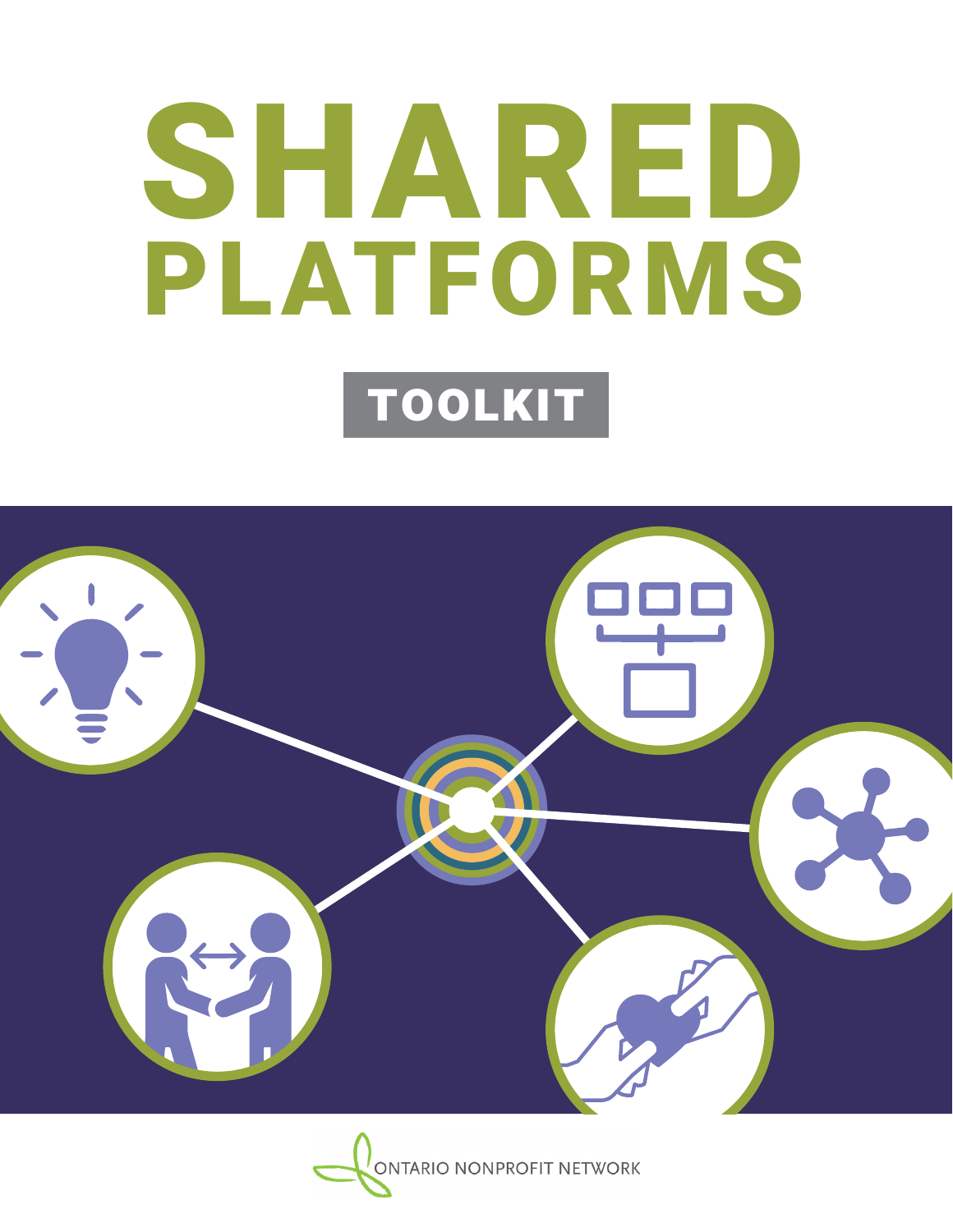## About Ontario Nonprofit Network

ONN's work, and the work of our network, take place on traditional Indigenous territories all around Ontario. The ONN office is located at Foundation House on the traditional territory of the Wendat, the Haudenosaunee, and the Mississaugas of the Credit. This territory is part of the Dish with One Spoon Treaty, an agreement between the Anishinaabeg, Haudenosaunee and allied nations to peaceably share and care for the resources around the Great Lakes. This territory is also covered by the Upper Canada Treaties. ONN's full land acknowledgement is [available here.](https://theonn.ca/onns-land-acknowledgement/)

### Vision

A strong and resilient nonprofit sector. Thriving communities. A dynamic province

### **Mission**

To engage, advocate, and lead with - and for - nonprofit and charitable organizations that work for the public benefit of Ontario.

### Values

Courage to take risks and do things differently. Diversity of perspectives, creativity and expertise to get stuff done. Optimism and determination. Solutions created by the sector, with the sector, for the sector. Celebrating our successes and learning from our experiences. Strength that comes from working together.

### Acknowledgments

ONN is grateful to the many Shared Platforms practitioners, supporters and legal reviewers who participated in key informant interviews, focus groups and who provided thoughtful feedback on this resource. We appreciate the research and writing expertise of Jillian Witt and Openly.

Thank you to the City of Toronto for its generous support of this project.

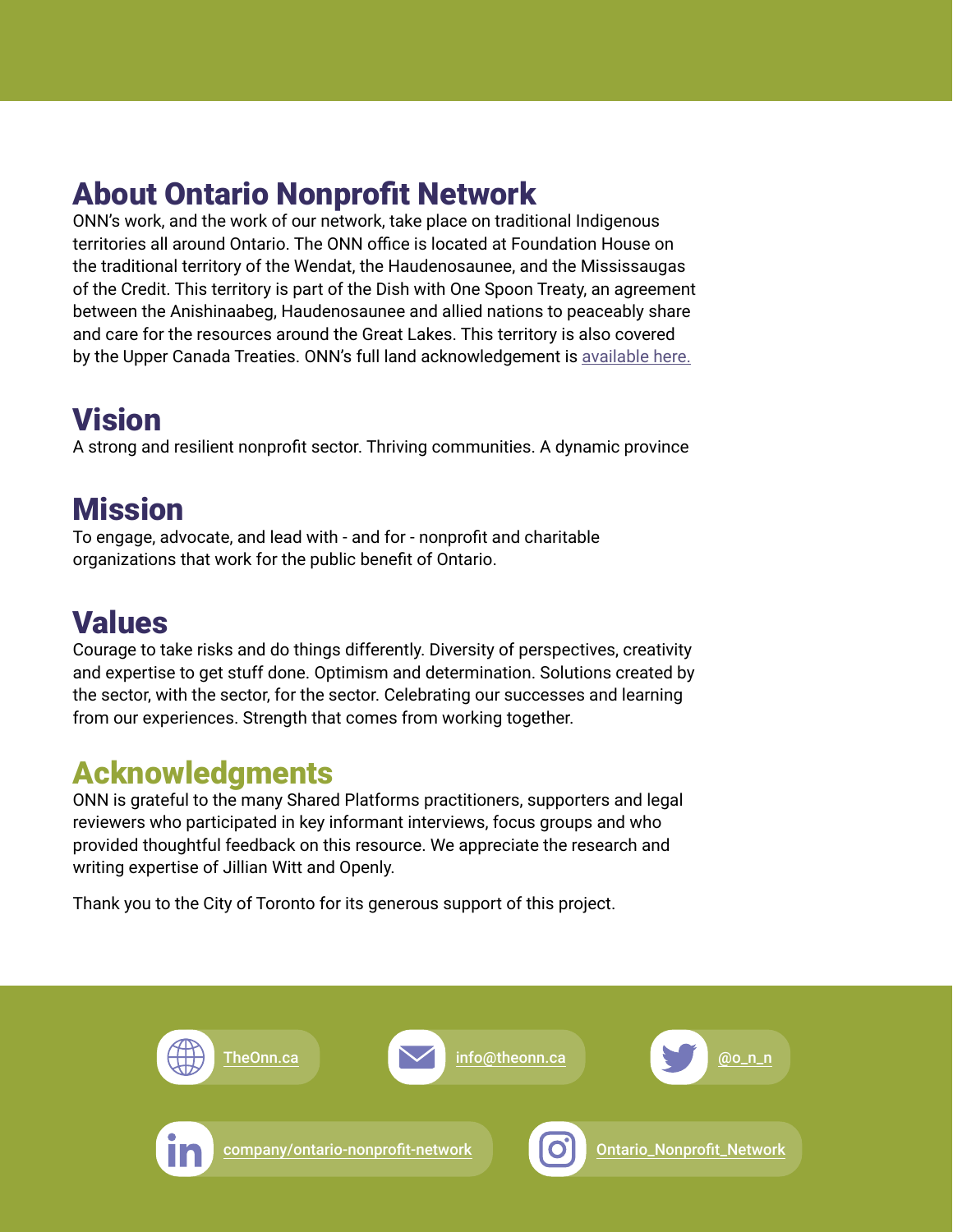## Introduction

The Shared Platform Toolkit builds on research of the first phase of ONN's shared platform project. It follows extensive consultations with nonprofit and charitable organizations, unincorporated groups and funders, through research, focus groups, and surveys, including initiatives of Black, Indigenous and racialized grassroots groups.

In particular, we heard how important clear expectations and shared understanding are for trusteeship/shared platforms to thrive.

Toolkit content has been legally reviewed to align with existing legal and regulatory framework. ONN continues to advocate for formal recognition and regulatory support of shared platforms at the federal level.

These tools augment existing resources (like the Shared [Platform Guidebook,](https://theonn.ca/wp-content/uploads/2016/03/ONN_Shared_Platform_Guidebook.pdf) and [Shared Platforms: An Introduction](https://theonn.ca/wp-content/uploads/2021/01/Shared-platforms_-An-introduction-1.pdf)) and are available on the ONN Resource Centre.

### Shared platforms in service of racial justice, truth and reconciliation, and equity

Shared platforms can play a role in supporting Black and Indigenous-led groups by providing critical infrastructure to grow and access funding. Shared platforms can support a wide range of projects and community-led initiatives to efficiently share capacity, support emergent leadership to grow, foster social innovation, and improve funding outcomes. We hope an expansion of shared platforms means more opportunities for groups and projects to connect to supports.

However, it is important to recognize that systems of oppression, structural inequities, and legacies of settler colonialism exist in the nonprofit sector, including the history of nonprofit governance being grounded in colonial systems and perspectives. These realities mean careful consideration of any model of

infrastructure support, including shared platforms. Reciprocity should be at the centre of relationships between partnerships.

### About the term "shared platform"

ONN has decided to use the term shared platform rather than trusteeship for this toolkit for a few reasons:

- Trusteeship has many meanings within the community. Some funders and organizations use trusteeship to describe several arrangements, including agent agreements and service contracts, which are more limited in scope than a shared platform relationship. We wanted to be clear that these tools are specifically designed for the shared platform approach.
- Language matters. The term trusteeship focuses on a transaction rather than the relationship. We heard that for many, the term trusteeship doesn't resonate and perpetuates the systems and processes that limit what groups and organizations are trusted with funding. We want to emphasize the shared nature of shared platforms and encourage sharing resources, learning, and support for everyone in the sector.

### Tell us what you think!

Your insights will be very helpful in making sure they are valuable and practical. Please tell us what resonates with you, what, may be missing the mark or needs refinement. Email us at [info@theonn.ca](mailto:info@theonn.ca).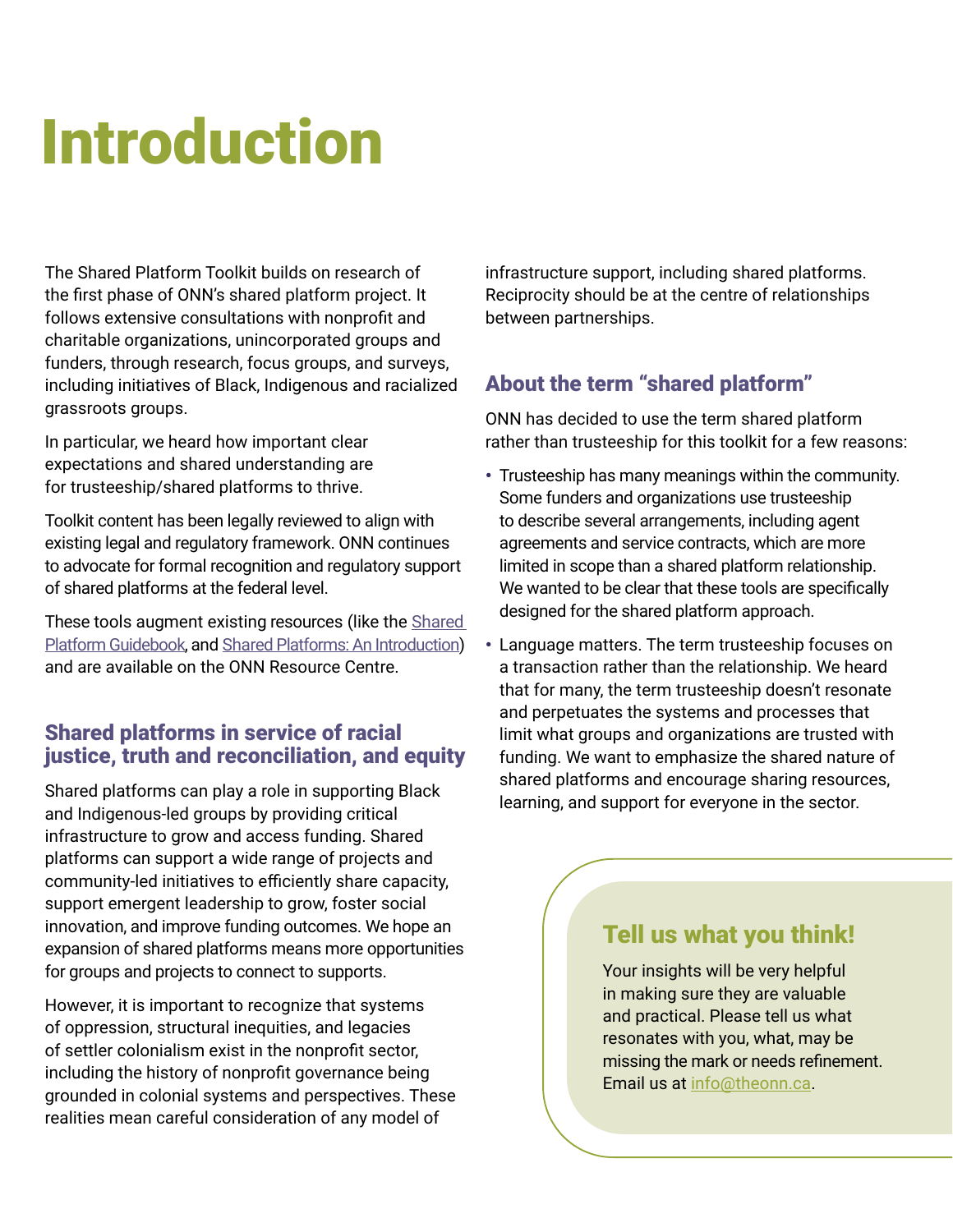## Table of contents

| What is a shared platform?                                             | Understand what shared platforms do and<br>why. Clarify language and the purpose of<br>the shared platform approach. | 3  |
|------------------------------------------------------------------------|----------------------------------------------------------------------------------------------------------------------|----|
| Are you ready to be<br>a shared platform?<br>For the host organization | Considerations before deciding to become<br>a shared platform.                                                       | 5  |
| Why do we want to be part<br>of a shared platform?<br>For the project  | Considerations before deciding to be part<br>of a shared platform.                                                   | 6  |
| Selecting a project -<br>is this a fit?                                | Questions to help you decide                                                                                         | 8  |
| Selecting a shared platform-<br>is this a fit?                         | Questions to help you decide                                                                                         | 9  |
| <b>Shared platform agreement</b>                                       | Basic ingredients of what is<br>in an agreement and why.                                                             | 11 |
| <b>Good practices for</b><br>shared platforms                          | Good practices with links to<br>additional resources.                                                                | 12 |
| <b>Shared platforms: Information</b><br>for boards of directors        | Information on shared platforms for boards.                                                                          | 13 |
| <b>Shared platform</b><br>communication tips                           | <b>Good communication practices</b><br>and conversation guide.                                                       | 14 |
| <b>Ending the shared platform</b><br>relationship                      | Tips and processes to help end<br>the relationship smoothly.                                                         | 15 |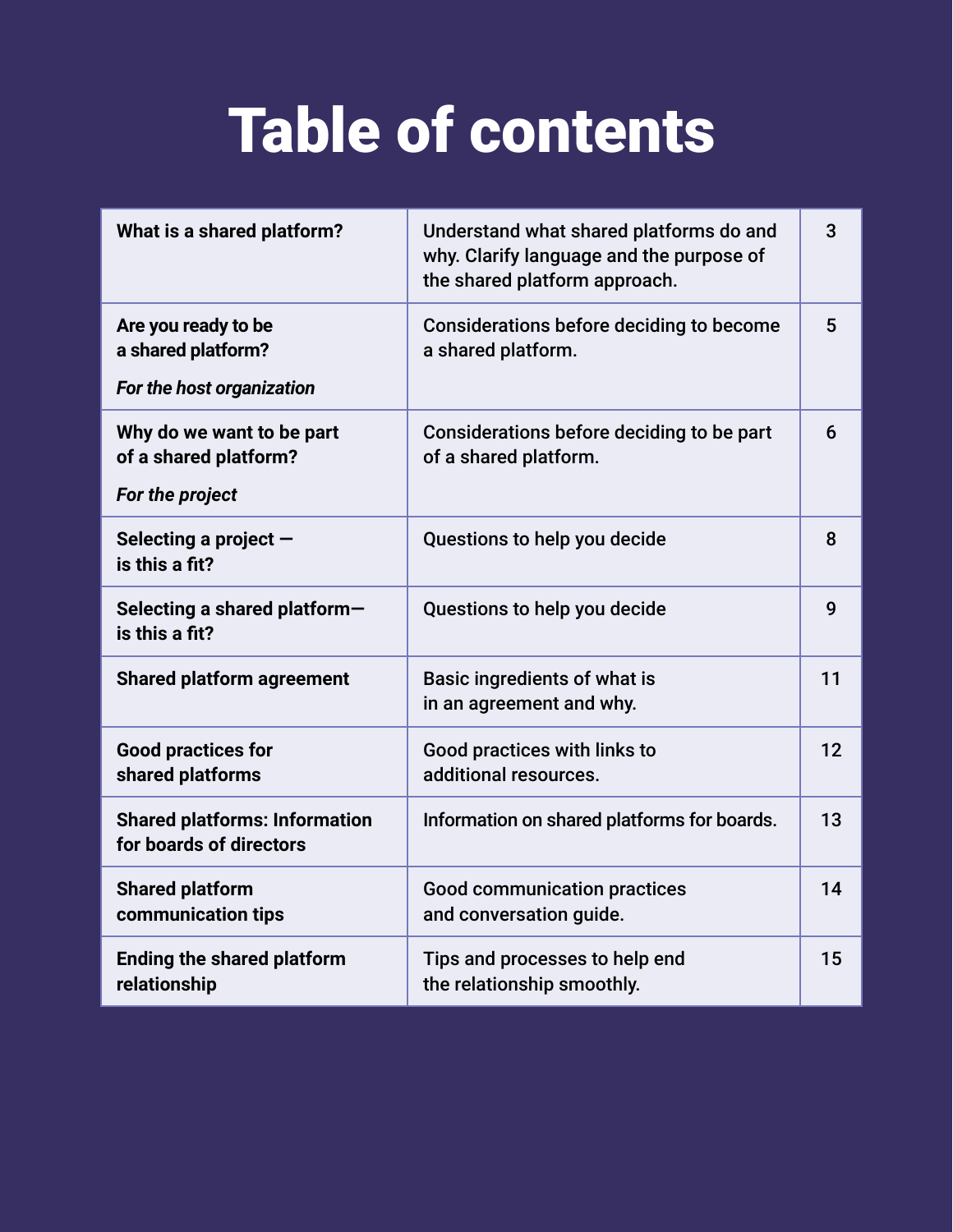## What is a shared platform?



Almost every nonprofit got started when a community identified a need and did something about it. However, it has become harder to start, operate and sustain an organization over time. This is why some grassroots projects do not incorporate as organizations, but continue their informal structure. Incorporated nonprofits and charities can support these and emerging grassroots projects through shared platforms. Some of these projects may grow into new organizations, some will be time-limited, while others will remain as "projects" of a shared platform.

### **Benefits of shared platforms**









### Definition

The term shared platform is commonly used to describe a situation where an organization hosts and provides a legal home for a project or initiative that is unincorporated and does not have its own legal status.

At minimum, the host organization provides administrative support and oversight, assuming all legal and financial responsibility for the activities of the project. For some, mentoring, learning opportunities and community connections are part of that role. At its best, it offers a mutual exchange of learning, networks and opportunities.

### Why choose a shared platform?

For an unincorporated project, it's a way to tap into existing support and infrastructure (e.g. policies and procedures, human resources, finance, insurance) and offers an alternative to incorporating or obtaining charitable registration to access funds.

For an organization acting as a shared platform, it's a way of working with communities and adapting to meet changing needs. It allows the host organization to share its capacity, nurture and learn with emerging leaders.

**For a funder,** it's one way to increase access to funds for community driven initiatives and emerging groups who are addressing service gaps or testing new ideas, but are not independently incorporated.\*

For the nonprofit sector, shared platforms are an essential building block in creating a more supportive environment for nonprofits and community members to lead the way and assist their neighbours and communities, particularly in the post-pandemic era.

For examples and success stories, see [ONN's Shared](https://theonn.ca/wp-content/uploads/2021/01/Shared-platforms_-An-introduction-1.pdf) [Platforms: An Introduction.](https://theonn.ca/wp-content/uploads/2021/01/Shared-platforms_-An-introduction-1.pdf)

<sup>\*</sup>See [Philanthropic Foundation Canada's Primer for Working with](https://pfc.ca/wp-content/uploads/2020/09/pfc-primer-working-with-non-qualified-donees_sept2020.pdf)  [Non-qualified Donees](https://pfc.ca/wp-content/uploads/2020/09/pfc-primer-working-with-non-qualified-donees_sept2020.pdf) to learn more about the variety of options to fund these groups.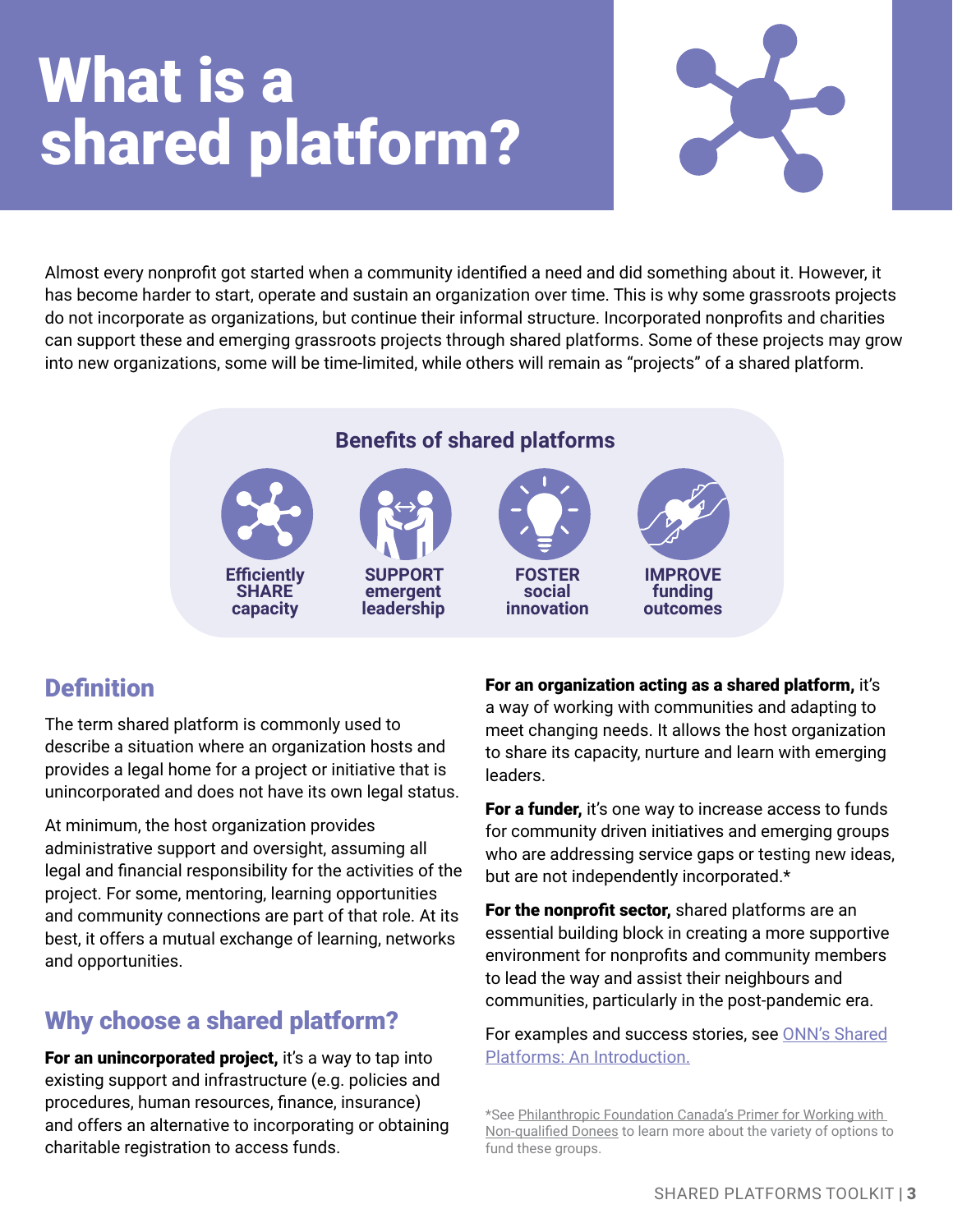### Language

There is no single, common term for this work in Canada. While ONN uses the term shared platform, there are other commonly used terms to describe it:

Trusteeship, organizational mentor/mentee, incubator, intermediary can be used in similar ways as shared platform.

The group that rests on a shared platform might be called: grassroots group, emerging group, unincorporated group, community group or project, among other terms.

#### Shared platforms are not:

#### • **A "flow through"**

Shared platforms are not simply a way to flow money to an unincorporated group. The host organization must provide oversight to the project as its legal home.

#### • **Service contract or agent agreement**

In a shared platform, the project becomes part of the host organization and all activities happen as part of that host organization. In a service contract or agent agreement, the host organization and project/group agree to a contract where the group carries out very specific activities with a timeline and deliverables on behalf of the organization. See [PFC's Primer for Working](https://pfc.ca/wp-content/uploads/2020/09/pfc-primer-working-with-non-qualified-donees_sept2020.pdf) [with Non-qualified Donees](https://pfc.ca/wp-content/uploads/2020/09/pfc-primer-working-with-non-qualified-donees_sept2020.pdf) (page 8) for more information on these agreements.

#### • **Organization-initiated program**

In most cases, what makes a shared platform different from other programs of the host organization is that the project's day-to-day activities and decision-making about priorities and activities are led by the members of the grassroots project. However, this would be in their capacity as agents or employees of the shared platform and subject to the shared platform's Board and possibly management.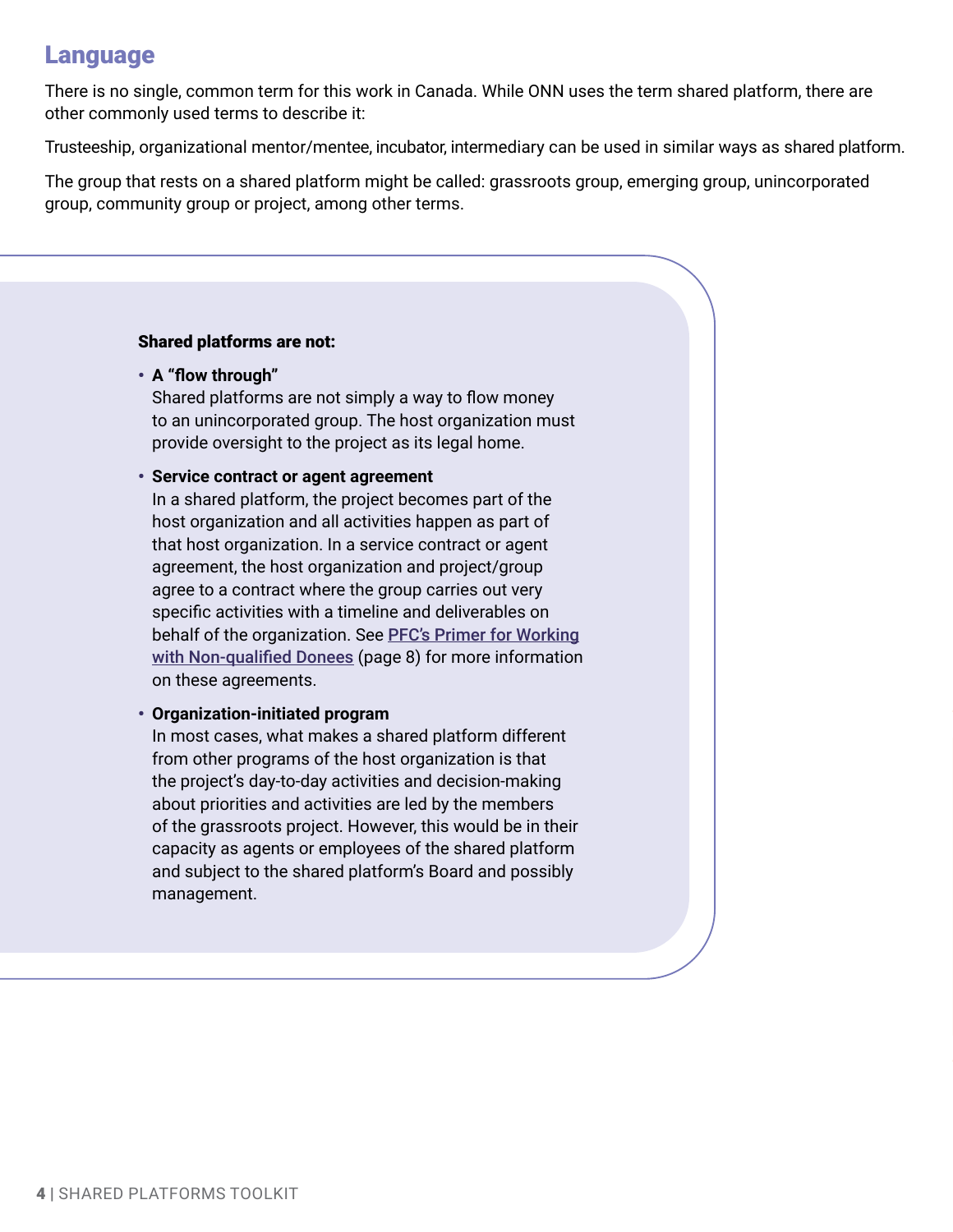## Are you ready to be a shared platform? *For the host organization*

Here are a few things for your organization to consider before deciding to become a shared platform:

### Why do we want to become a shared platform?

Get clear on the purpose of offering a shared platform. This will help guide further decisions about what types of projects you take on and what supports you will offer.

Most importantly, the shared platform approach and the projects must extend your organization's mission. For more information on building a strong foundation for a shared platform, see pages 14-18 of the [Shared](https://theonn.ca/wp-content/uploads/2016/03/ONN_Shared_Platform_Guidebook.pdf) [Platform Guidebook.](https://theonn.ca/wp-content/uploads/2016/03/ONN_Shared_Platform_Guidebook.pdf)

### Are we ready to work in this way?

Shared platforms are not for everyone. They require adapting organizational practices, ongoing relationship and trust building, sharing decision-making while holding the legal and due diligence responsibilities. Check out the [Shared Platform Guidebook's](https://theonn.ca/wp-content/uploads/2016/03/ONN_Shared_Platform_Guidebook.pdf) detailed assessment on page 21 for more information on good practices for implementing a shared platform in an organization.

### Is everyone ready?

The board of directors, management and staff need to understand what it means for them. Shared platforms work best when everyone understands the risks and the benefits.

### Do we have the right skills and capacity?

A shared platform is administratively complex and requires dedicated staff time and expertise to be successful. Assessing organizational capacity and setting up a dedicated staff or team to focus on supporting the shared platform is key to success.

At CEE, we are committed to<br>
strengthening the leadership and strengthening the leadership and growth of Black focused, Black led and/or Black serving (B3) nonprofits and grassroots organizations in Toronto. Becoming a trustee/shared platform to B3 groups is one of the ways we support B3 groups to thrive."

**Joyann Smith** *CEE Centre for Young Black Professionals*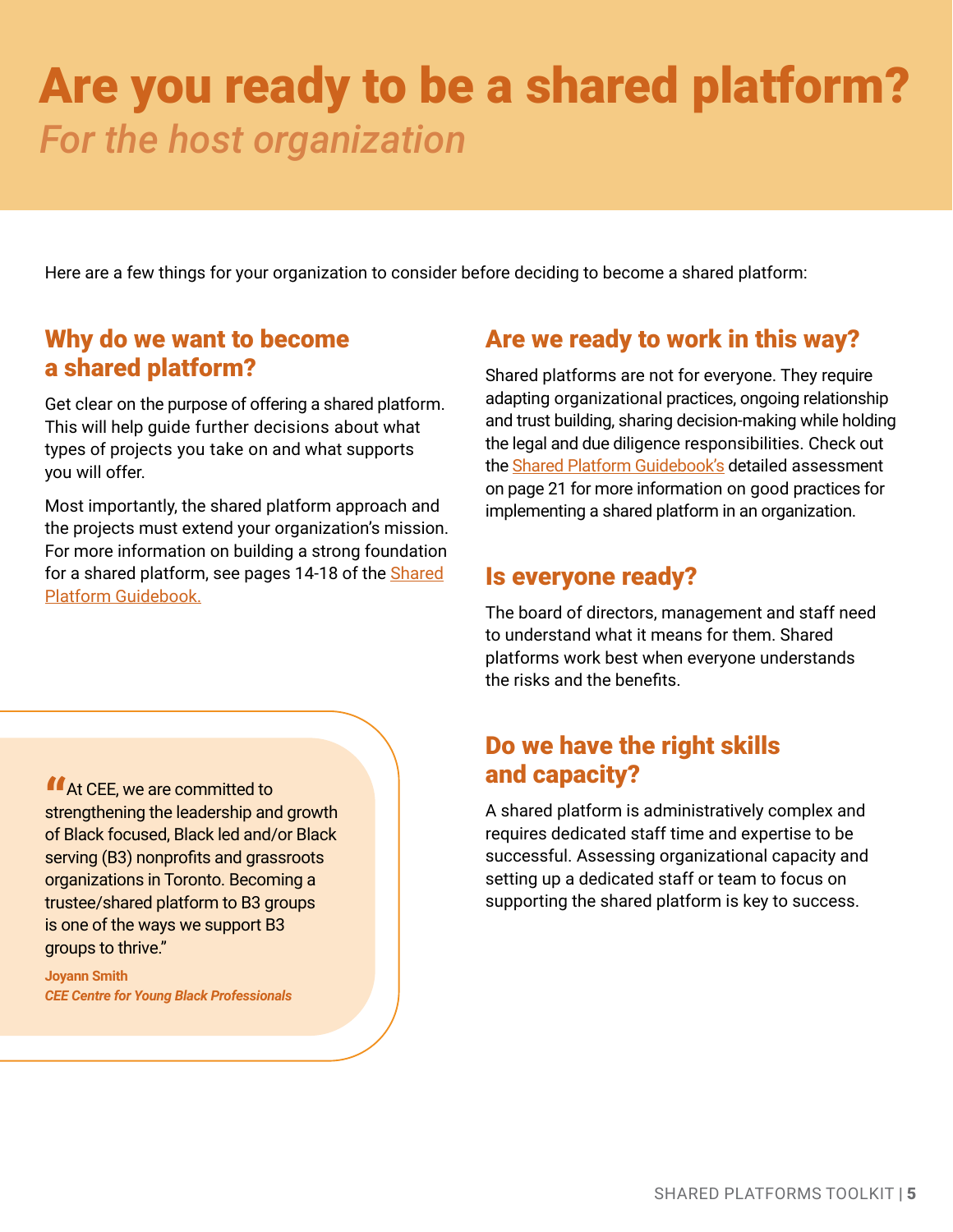## Why do we want to be part of a shared platform? *For the project*

Get clear on the purpose of joining a shared platform. How could it benefit your work? What do you need for this relationship to be successful? This will also help guide further decisions about what type of shared platform will be a fit for you.

Most importantly, be sure that being part of a shared platform will help you realize your goals and vision for the project.

**<sup>1</sup>** As a grassroots organization, we initially sought a ustee/organizational mentor to be eligible for certain trustee/organizational mentor to be eligible for certain grants, but we gained mentorship, administrative support, and much more through the experience. When deciding on a trustee, we chose an organization with a strong reputation among community leaders/professionals."

**Teshyla Bailey,** *Sis to Sis Toronto*

| <b>Possible benefits to working</b><br>with a shared platform                                                                                                                                                                                                                              | <b>Reasons to avoid</b><br>or carefully consider                                                                                                                                                                         |  |
|--------------------------------------------------------------------------------------------------------------------------------------------------------------------------------------------------------------------------------------------------------------------------------------------|--------------------------------------------------------------------------------------------------------------------------------------------------------------------------------------------------------------------------|--|
| <b>Community impact</b><br>Working alongside an incorporated host organization<br>could help both the project and the shared platform<br>reach the community served in new and better ways.                                                                                                | <b>Saving money</b><br>Although the shared platform model can create<br>efficiencies, there are likely costs. Make sure to<br>understand what it will cost now and in the future<br>to be a part of the shared platform. |  |
| <b>Access to existing administrative</b><br>systems and expertise<br>Shared platforms have policies and procedures,<br>HR supports, finance, insurance, and other<br>administrative supports, allowing the project<br>to focus on the day-to-day project activities<br>with the community. | <b>Responding to a funding opportunity</b><br>While it can be tempting to rush into a shared<br>platform relationship when a funding opportunity<br>arises, take the time to make sure it's a fit.                       |  |
| Access to additional supports offered<br>by the shared platform<br>Some shared platforms provide mentorship,<br>workshops, networking and/or office space<br>as part of their offerings.                                                                                                   | Out of a sense of obligation<br>There may be funders or community partners that<br>are encouraging you to use a shared platform. Make<br>sure it's a fit with your project's vision and needs.                           |  |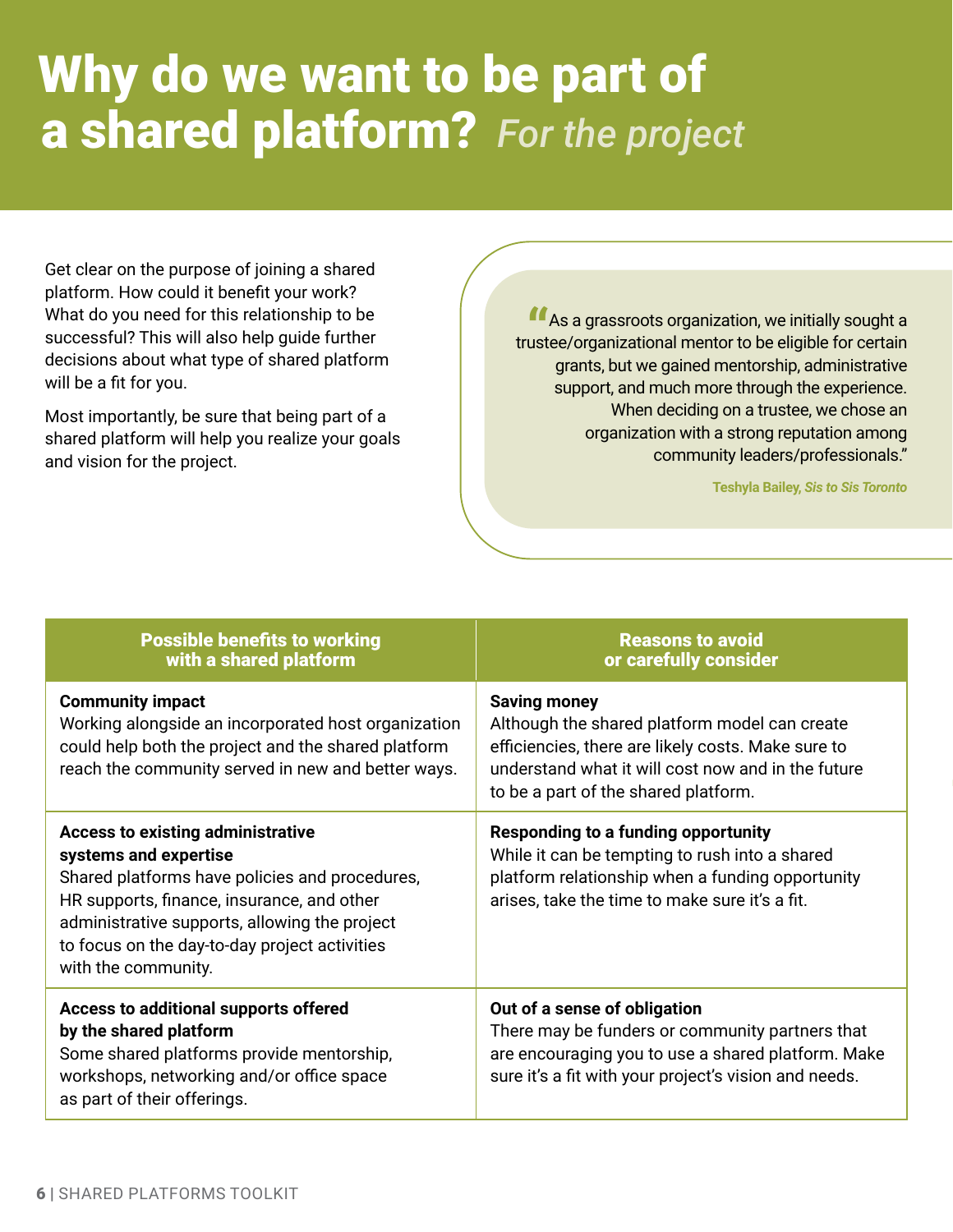### Are we ready to work in this way?

Shared platforms are not for everyone. They require working with an existing host organization's policies and practices, sharing decision-making and investing in the relationship. Will working in this collaborative way work for your team?

### Is everyone ready?

Does your team understand the benefits and risks of working on a shared platform? Are there any key stakeholders to consult before moving ahead (e.g. community members, funders)?

### Do we have the right skills and capacity?

A shared platform should outline what responsibilities will be required of its projects. Is your team able, willing and ready to take those responsibilities on? Common responsibilities include leading project activities, submitting invoices and receipts, completing reporting for funders, reviewing contractor agreements, etc.



LEADING PROJECT **ACTIVITIES** 

### SUBMITTING INVOICES & **RECEIPTS**

### $\mathbf{S} = \mathbf{S}$  , shared platforms to the share distribution  $\mathbf{S}$ REVIEWING **CONTRACTOR** AGREEMENTS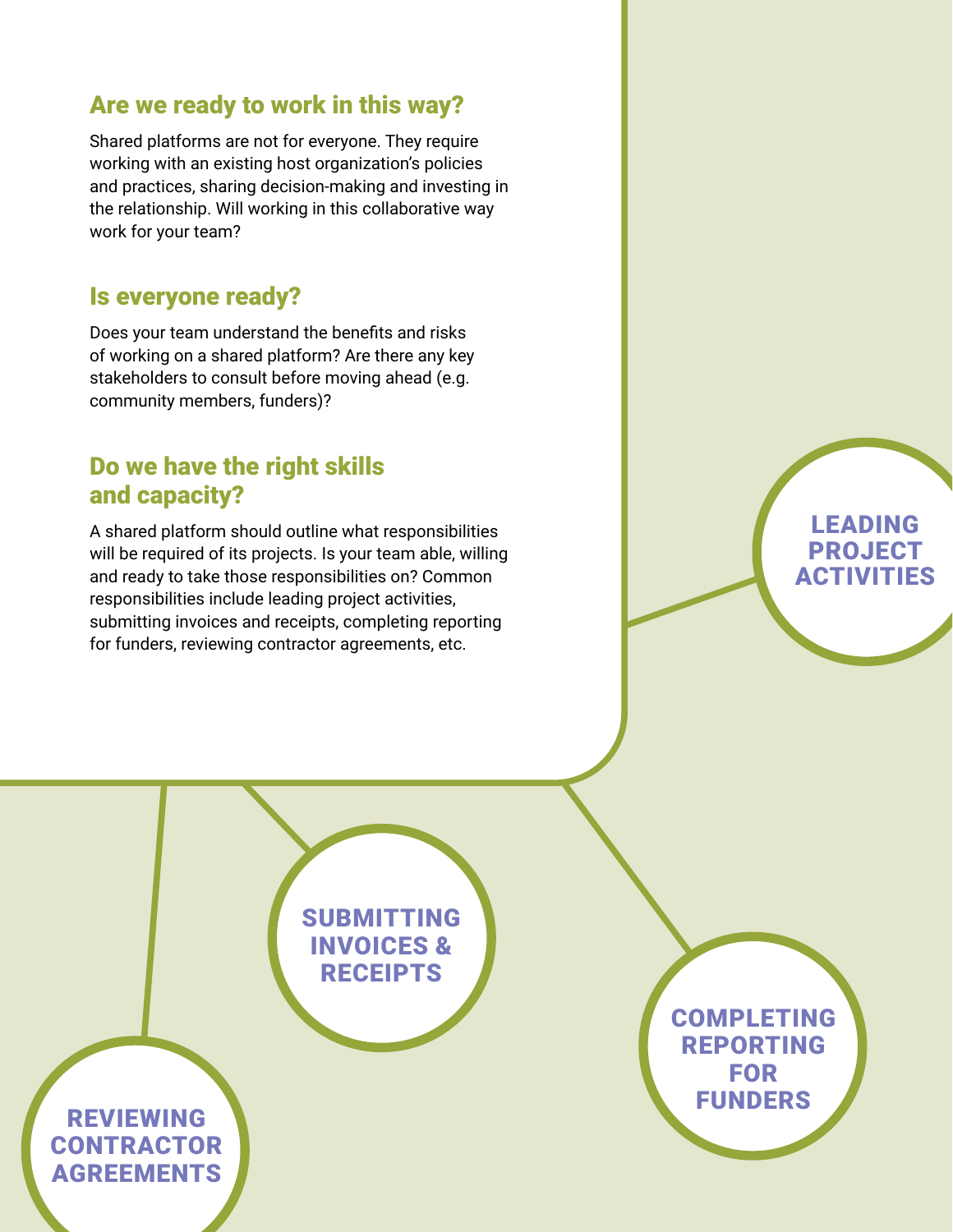## Selecting a project - is this a fit?

Successful shared platforms have so much to do with relationships and trust. Both the shared platform and the projects are sharing decision-making and taking risks by working together. Making sure everyone understands one another's vision, values, expectations and responsibilities will help ensure a positive experience.

### Here are a few things to keep in mind before taking on a project:



**Mission alignment:** Do the project's values and vision fit with your organization's mission and values? Do our activities and/or are the communities we serve aligned?



**Legal status:** Do the project's activities fit with your legal status? E.g. for a registered charity, are the project's activities charitable?



**Size and budget:** Does the shared platform have the capacity to support projects of this size and budget?



**Administration and operations:** Does the shared platform have the knowledge and capacity to meet the project's needs? Are you able to meet the project's insurance coverage and human resource needs?



**Communications, digital infrastructure, and IT:** Are the systems in place to communicate and manage project data?



**Funders:** Who are the project's current and potential funders? Does this have any implications for the host organization?



**Cost:** Is there funding or a revenue strategy in place to cover the cost of supporting this project?



**Agreement:** Is there a shared platform agreement with clear roles and responsibilities? (see Shared Platform Agreements for templates and good practices for an agreement)



**Learning and mentorship:** What are the project's learning goals and needs? Is the shared platform able to provide this type of support? What is the project hoping to learn from us? Is this something the shared platform is willing to share?



**Additional offerings:** Are there other project needs? Is this something you can offer? E.g. shared space, access to photocopiers, digital tools and memberships.

### Sample questions to ask projects:

- Tell us about your group. How many members do you have? What is your experience of working together? What are the different roles that your members play?
- Tell us about your work.
- What kind of partnership would you like to have if we work together?
- 8 | SHARED PLATFORMS TOOLKIT IN 1999 • Can you share your past experiences working with a shared platform?
- What type of support are you looking for as you implement your project idea and plan for the future?
- Are there any specific areas of your project that you would like our expertise in?
- What expertise or knowledge do you want to share with our team?

Adapted from the Ontario Trillium Foundation and its Youth Opportunity Fund's [resources.](https://www.otf.ca/our-grants/youth-opportunities-fund/about-organizational-mentors)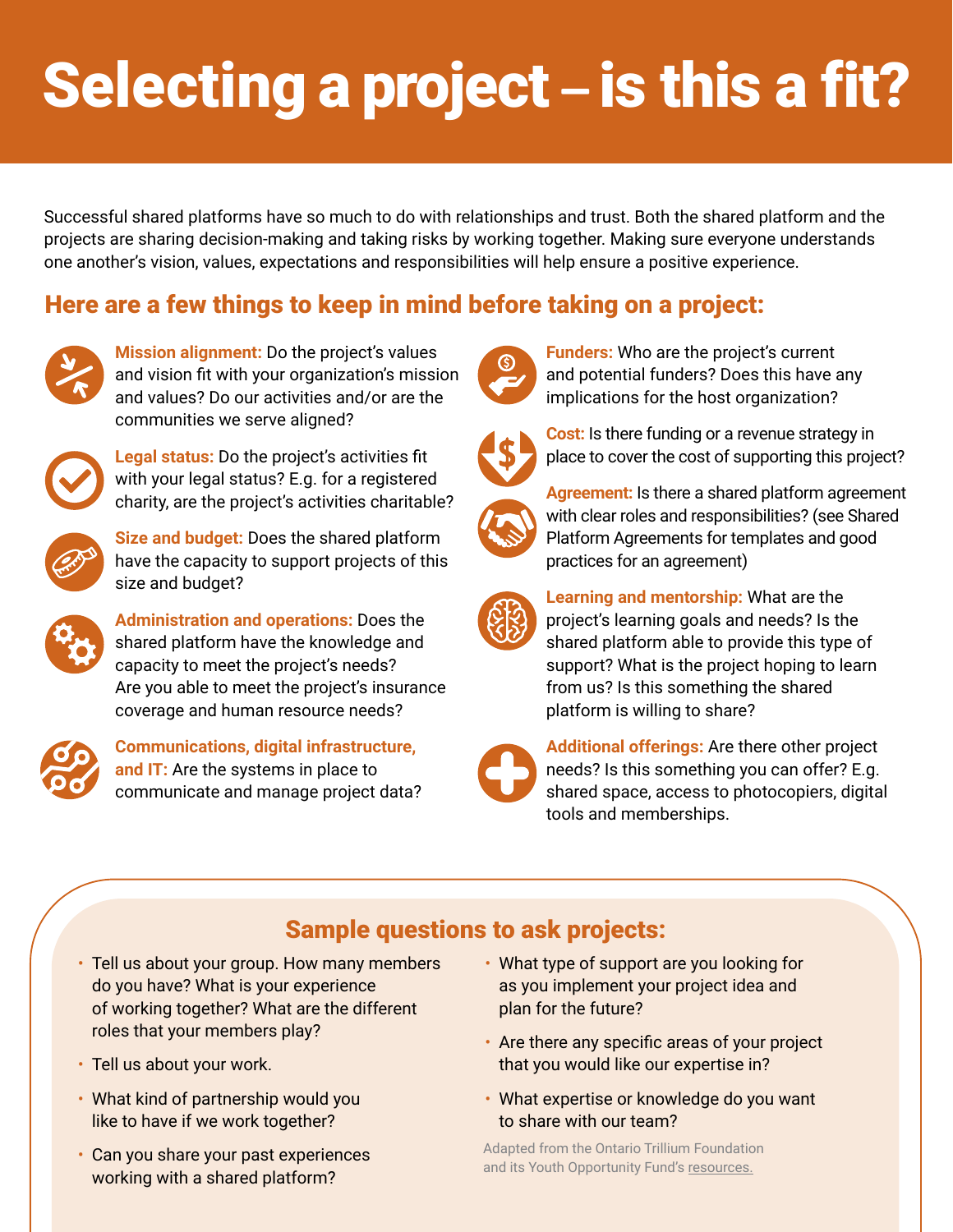## Selecting a shared platform - Is this a fit?

Successful shared platforms have so much to do with relationships and trust. Both the shared platform and the projects are sharing decision-making and taking risks by working together. Making sure everyone understands one another's vision, values, expectations and responsibilities will help ensure a positive experience.

Here are a few things to keep in mind when looking for a shared platform:



**Mission alignment:** Do the host organization's mission and values align with what you want to achieve? Do your activities and/or are the communities you serve aligned?



**Legal status:** What are the details of the shared platform's non-profit status? Are they a registered charity\*? Find out how that might impact what funds you can apply for and if there are any other considerations.



**Size and budget:** Does the shared platform have projects of your size and budget? Are there requirements around size and budget?



**Administration and operations:**

A shared platform will need to sign all of your grants and contracts. Who is in charge of these things? Is the shared platform able to meet your insurance and human resource needs? (E.g. employee contracts and training, HR policies)



### **Communications, digital**

**infrastructure, and IT:** How will you communicate with the shared platform staff? Are there any online systems you might need to use?



**Funders:** What is the process for communicating with funders? Are there any opportunities or barriers to raising funds as part of the shared platform?



**Cost:** How much does it cost to be part of the shared platform? What does it include? Are there additional fees? See below: "*Why do shared platforms cost money?"*



**Agreement:** Is there a shared platform agreement with clear roles and responsibilities? (see Shared Platform Agreements for templates and good practices for an agreement)



**Learning and mentorship:** What skills or support would help your project grow? Is the shared platform able to provide this type of support? What is the shared platform hoping to learn from your project?



**Additional offerings:** Are there other project needs? Is this something the shared platform can offer? E.g. shared space, access to photocopiers, digital tools and memberships.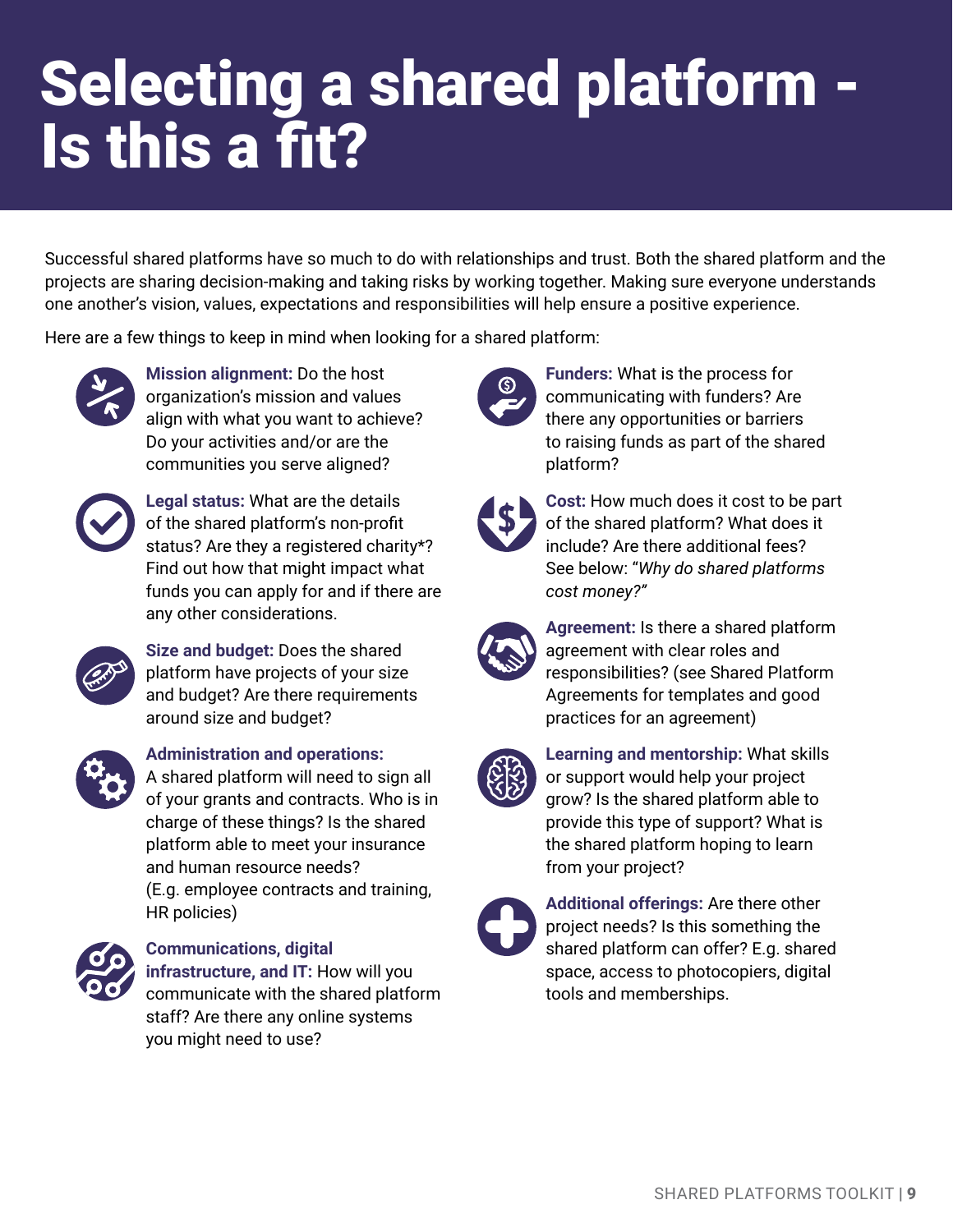#### Sample questions to ask the shared platform:

- Why are you interested in mentoring and working with groups like ours?
- What do you need from us to make this partnership positive and productive?
- Can you share what you've learned from past experiences working with other groups?
- What type of support can your host organization offer as we implement our project idea?
- Would you be able to provide us with feedback as we deliver our project?
- What are the ways we can share lessons learned and problem-solve as we enter into this partnership?
- What process will you use to administer funds?
- What will the funds reconciliation process look like?
- Will there be an opportunity to access space, resources, and/or tools from your host organization?
- Do you provide a specific contact person that has the time and resources to support our project? What is their role and how will we work together?
- How do we reach your teamin the case of an absence, emergency, or change in staffing?
- How frequently would you like to have meetings and check-ins? What is the frequency of the reporting, meetings, and check-ins that you would anticipate?
- Is there a process for resolving disagreements?

\*A registered charity refers to a charitable organization, public foundation, or private foundation registered with the Canada Revenue Agency. A registered charity is exempt from paying income tax, and can issue tax receipts for donations it receives. A charity must comply with the requirements of the Income Tax Act.

This means that charitable status will allow the host organization and its project to access charitable funds and donations but also may have implications regarding what activities your project can carry out.

### **Why do shared platforms cost money?**

Shared platforms provide administrative support and dedicated staff time to their projects. This requires funds to pay for staff and resources (eg. software, insurance, legal advice, bookkeeping). Every shared platform is different in how it financially sustains itself. Often a percentage of a project's revenue is allocated to cover some of these costs. Sometimes the host organization is able to access additional grants or donations to cover these costs. Make sure it is clear how the shared platform sustains itself and any costs that your project may need to consider.

Adapted from the Ontario Trillium Foundation and its Youth Opportunity Fund's [resources.](https://www.otf.ca/our-grants/youth-opportunities-fund/about-organizational-mentors)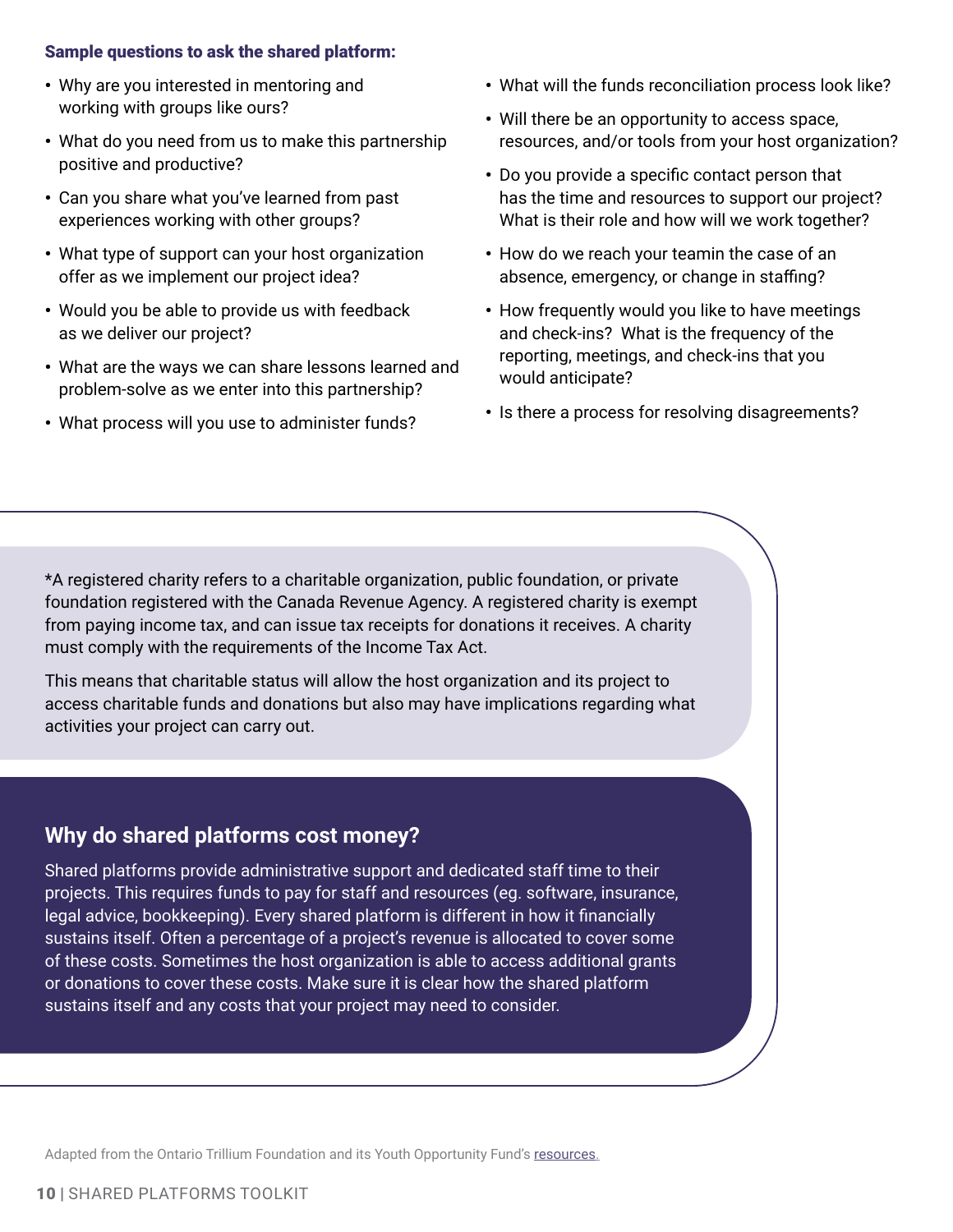## Shared platform agreement

A shared platform agreement helps to make sure everyone is on the same page. It should clearly outline the roles and responsibilities for everyone including the board of directors, management, staff and project leadership.

### Key ingredients for the agreement:

- A description of the project goals within the host organization's mission and vision
- Clear roles and responsibilities for:
	- the board of directors
	- management
	- shared platform staff
	- project team
- Description of the project activities and a project budget.
- Communications and conflict resolution process
- How funds will be used and managed
- Funder and donor reporting and communication
- Any project costs that will be allocated to the shared platform such as a percentage of revenue for administration, fee for insurance, etc.
- Ownership of project assets and work product (including intellectual property)

### When you sit down to review the agreement, this is a great time to:

- Identify the main points of contact for both your group and the shared platform
- Set realistic goals for the kinds of support the shared platform can offer
- Identify the frequency of formal meetings, check-ins, and reporting
- Understand the financial and project reporting tools the shared platform uses
- Develop a schedule for the release of funds and reconciliation of project expenses
- Develop a mechanism for problem-solving and giving/receiving feedback
- Develop a process for managing and reconciling funds

Adapted from the Ontario Trillium Foundation and its Youth Opportunity Fund's [resources.](https://www.otf.ca/our-grants/youth-opportunities-fund/about-organizational-mentors)

• Project termination process

10 | SHARED PLATFORMS TOOLKIT SHARED PLATFORMS TOOLKIT SHARED PLATFORMS TOOLKIT IN SHARED PLATFORMS TOOLKIT IN

There is no one-size-fits-all approach to the agreement. Here is an example from Toronto Neighbourhood Group:

[cognitoforms.com/StStephensCommunityHouse/trusteeshipagreement](https://www.cognitoforms.com/StStephensCommunityHouse/trusteeshipagreement)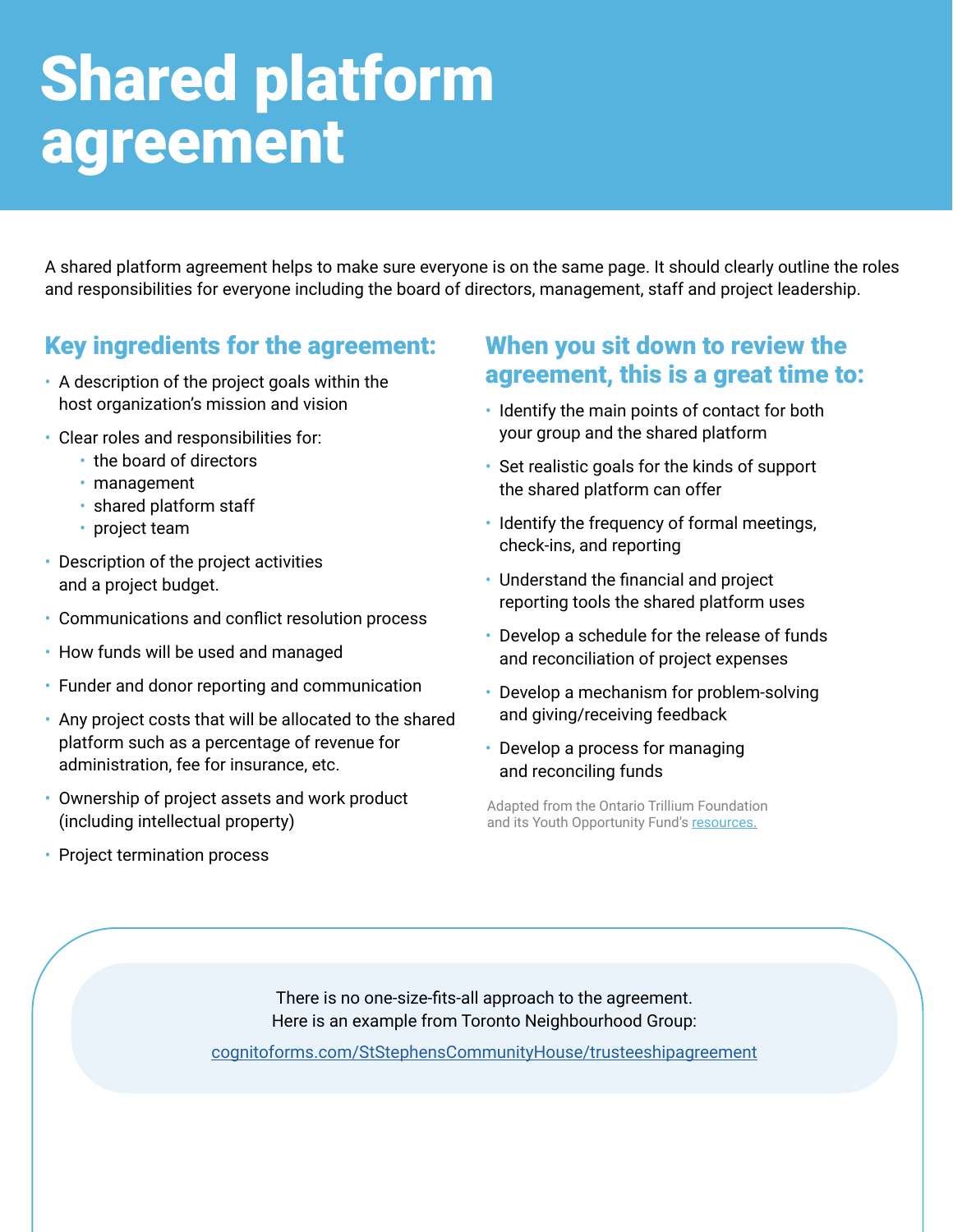## Good practices for shared platforms

Here are some good practices to help ensure processes are in place for host organizations and projects to thrive.

- Ensure you have dedicated staff to support projects.
- Put a clear agreement in place so that everyone understands their roles and responsibilities.
- Develop a schedule for regular meetings, problem-solving and checking in.
- Invest in the relationship so that everyone is learning, issues are identified early on and there is a shared understanding of how to work together.
- Ensure your processes reflect project needs. Are the processes accessible for project leaders to follow? Are there places to simplify or shift what you do? Build in ways to receive and integrate feedback.
- Learn from other organizations who are developing their shared platform practice to share resources and troubleshoot issues.

Sharing an organization's infrastructure looks different for every organization. ONN's [Shared Platform Guidebook](https://theonn.ca/wp-content/uploads/2016/03/ONN_Shared_Platform_Guidebook.pdf) provides a detailed breakdown of good practices.

### These key areas will require clear processes for host organization staff and project leads:

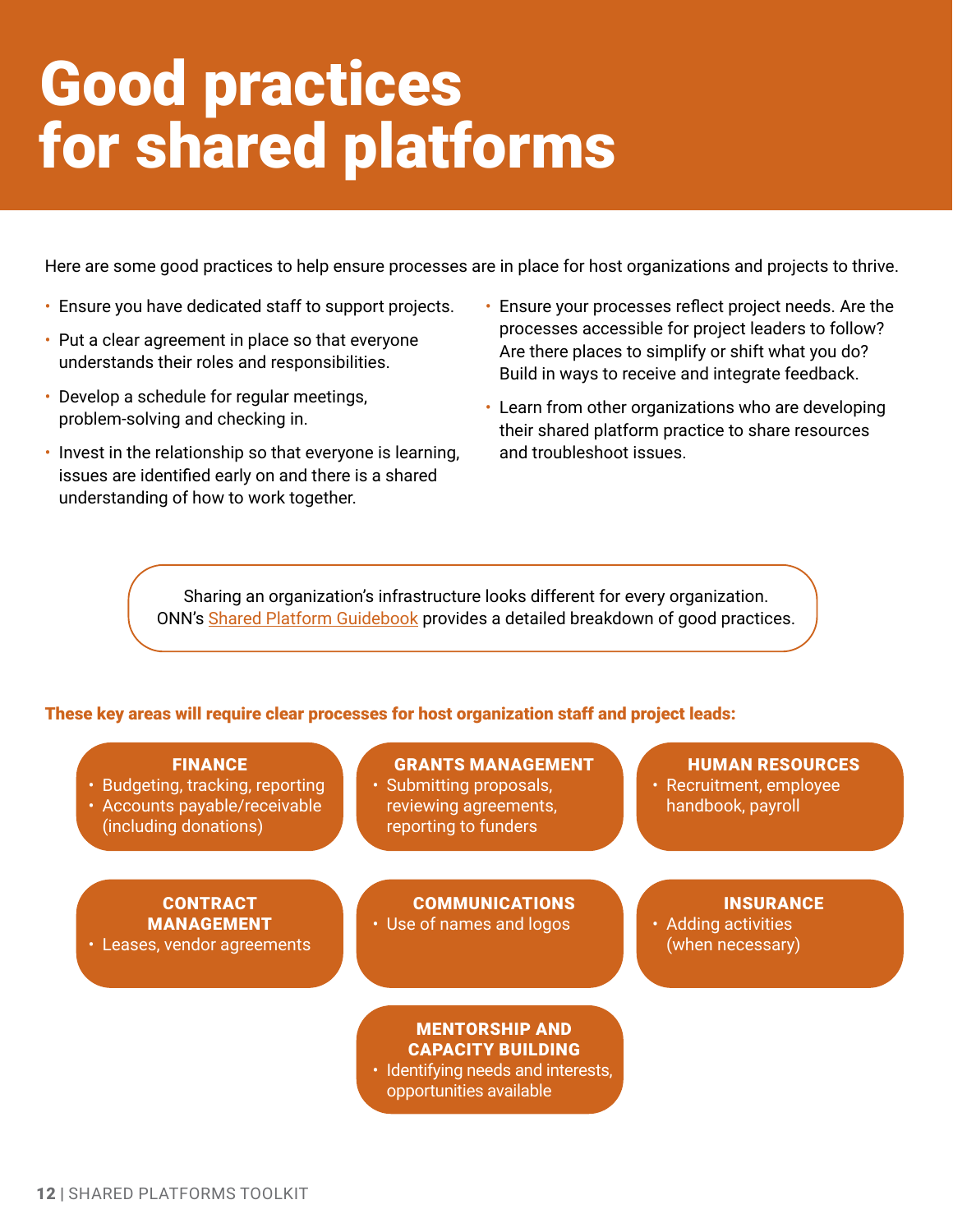## Shared Platforms: information for boards of directors

### What is a shared platform?

The term trusteeship or shared platform is commonly used to describe a situation where an organization adopts and provides a legal home for a project or initiative that is unincorporated and does not have its own legal status.

There are great benefits to working in this way. For examples and success stories, see ONN's Shared Platforms: [An Introduction.](https://theonn.ca/wp-content/uploads/2021/01/Shared-platforms_-An-introduction-1.pdf)

### What is the role of the board?

It's important that the board understands the implications of being a shared platform so that it can provide the right support and oversight.

Here are a few areas for boards to consider when an organization is deciding if/how to be a shared platform.

#### **Impact**

Understand the potential impact of offering a shared platform. How can it help you meet your organization's mission, impact and the needs and aspirations of your community?

#### Liability

The organization is taking on legal and fiduciary responsibility for projects. Make sure the board understands projects' activities to understand where there might be risks (and mitigate where you can). If you are a registered charity, ensure that the activities fit within your charitable objects and follow relevant legislation.

#### Operational systems

Make sure the organization has the resources, capacity and infrastructure to direct and support projects. This includes adequate staff to support projects, clear roles and responsibilities, financial/HR/administrative capacity and expertise, etc.

#### **Oversight**

Put processes in place to regularly review projects, their activities and assess the relationship.

#### Cost

There are several approaches to covering the cost of a shared platform. Discuss what approach makes sense for your organization and projects.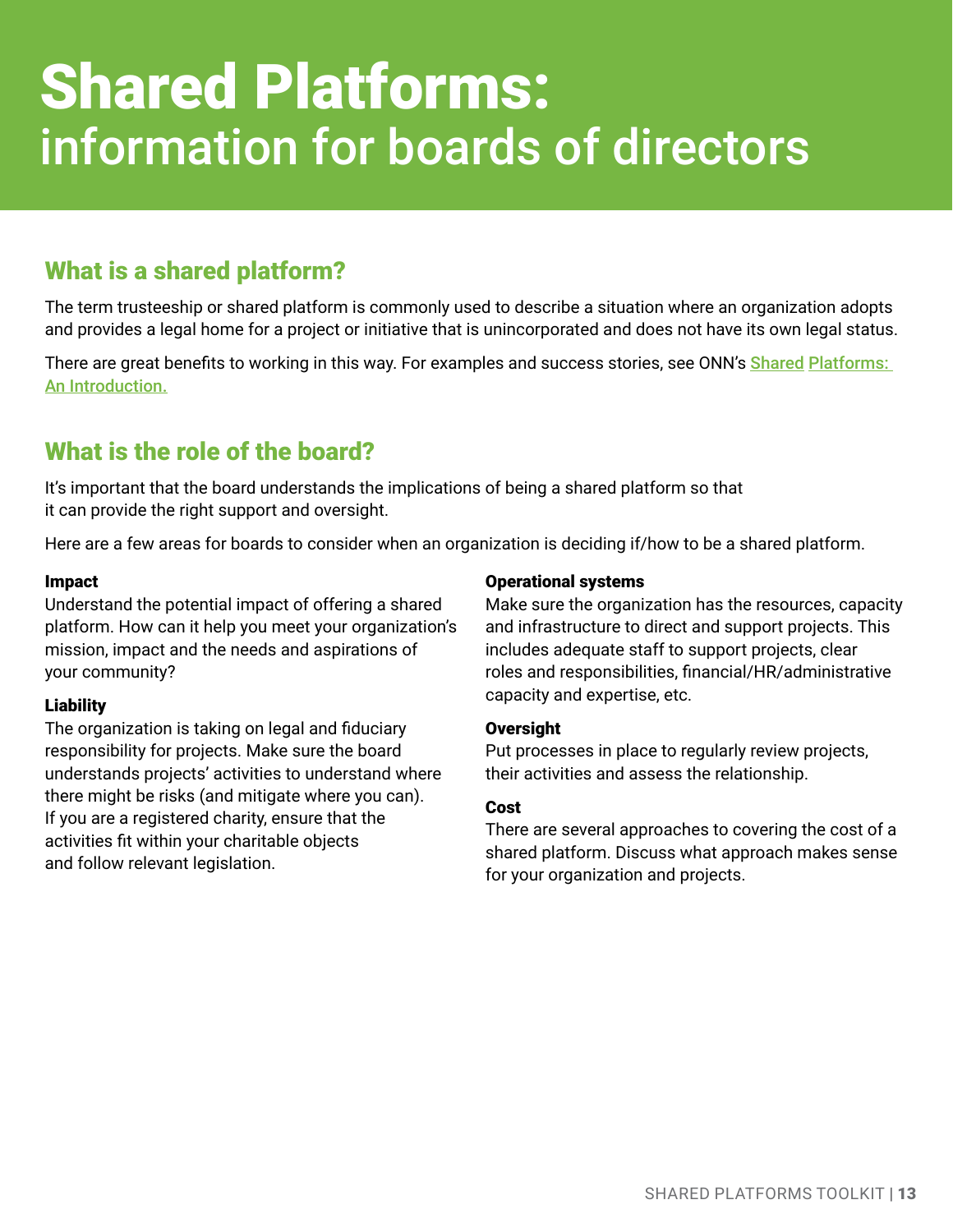## Shared platform communication tips

Developing strong communication processes and clear expectations can help ensure any conflicts can be resolved quickly and smoothly.

### A few tips:

- Invest time in the relationship early on. Take time to get to know each other and make sure the project and shared platform are a good fit to work together in this way.
- Build a clear and accessible agreement so that expectations, roles and responsibilities are clear.
- Include a communications section in your agreement that identifies key contacts for the shared platform and project, regular check-ins and ways to share information and address concerns. If appropriate, include information about the communication process and expectation with funders, such as check-ins and reporting.
- Create a conflict resolution process. Anticipate that conflict may happen and be prepared.

See this helpful example from [The Toronto Neighbourhod Group,](https://www.cognitoforms.com/StStephensCommunityHouse/trusteeshipagreement) in the sections for "Communications" and "Complaints and Conflict Resolution Procedure".

### Evaluating the relationship for continuous improvement

In addition to regular check-ins, set a time every six months or year for reflection and shared learning.

### Conversation guide

- What is working well that we should continue?
- What are some tensions or challenges coming up that we should address?
- What new goals or opportunities are coming up? How can we support each other?
- Are there any changes to what is needed to support the project? Can the shared platform support these needs or connect the project to resources?
- How are the processes we have in place working (e.g. communication, payments, grant review, etc.)? What, if anything, is missing or could be improved?
- Review the shared platform agreement. Do the roles and responsibilities outlined in the shared platform agreement still make sense for us? Are any changes needed to better reflect how we are working together?